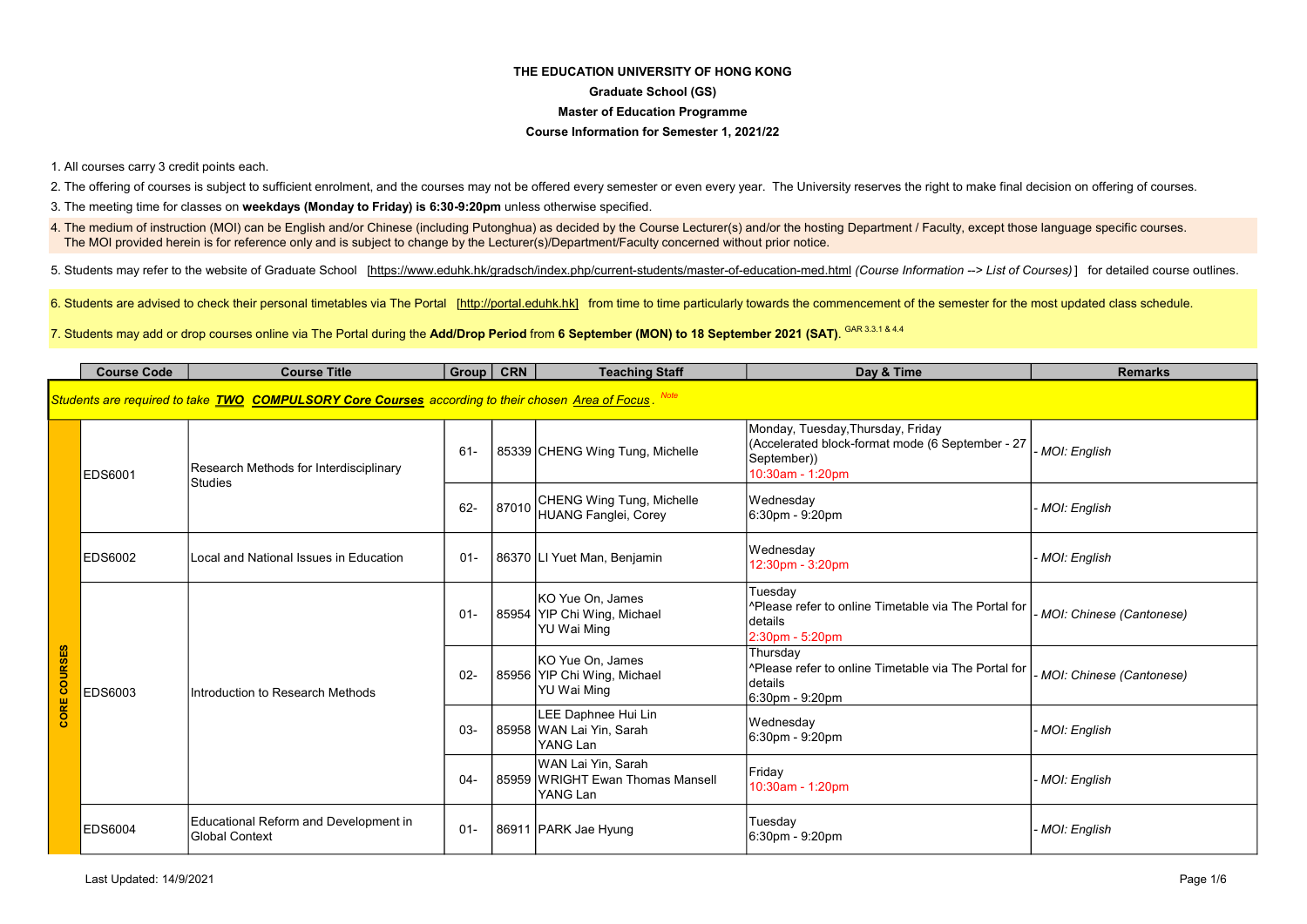| <b>Course Code</b>                                                                                                                  | <b>Course Title</b>                                     | Group  | <b>CRN</b> | <b>Teaching Staff</b>                             | Day & Time                   | <b>Remarks</b> |  |  |  |
|-------------------------------------------------------------------------------------------------------------------------------------|---------------------------------------------------------|--------|------------|---------------------------------------------------|------------------------------|----------------|--|--|--|
| <b>EDS6005</b>                                                                                                                      | Research Methods for Humanities                         | $01 -$ | 87303      | CHENG Wing Tung, Michelle<br>HUANG Fanglei, Corey | Wednesday<br>6:30pm - 9:20pm | MOI: English   |  |  |  |
| <b>EDS6008</b>                                                                                                                      | Contemporary Educational Issues in the<br>Humanities    | $01 -$ |            | 88057 ZHAO Yanmin                                 | Monday<br>6:30pm - 9:20pm    | MOI: English   |  |  |  |
| Students MUST take a minimum of 3 Specialist Courses offered by your chosen Area of Focus according to the prescribed requirements. |                                                         |        |            |                                                   |                              |                |  |  |  |
|                                                                                                                                     | (BH) Business Education and Human Resources Development |        |            |                                                   |                              |                |  |  |  |
| <b>IBS6161</b>                                                                                                                      | Critical Issues in Human Resource<br>Development        | $01 -$ |            | 86630 CHENG Wai Lun, Eddie                        | Monday<br>6:30pm - 9:20pm    | MOI: English   |  |  |  |
|                                                                                                                                     | (CTA) Curriculum, Teaching and Assessment               |        |            |                                                   |                              |                |  |  |  |
| <b>CUI6080</b>                                                                                                                      | Teaching for Creativity and Critical Thinking           | $01 -$ |            | 85275 NG Tsui San, Teresa                         | Friday<br>6:30pm - 9:20pm    | MOI: English   |  |  |  |
| <b>CUI6082</b>                                                                                                                      | Evaluation of Pedagogical Innovations                   | $01 -$ |            | 85277 LAW Hau Fai, Edmond                         | Thursday<br>2:30pm - 5:20pm  | MOI: English   |  |  |  |
| <b>CUI6083</b>                                                                                                                      | Curriculum Policy, Innovation and<br>Implementation     | $01 -$ |            | 85269 KONG Ho Man, Raymond                        | Wednesday<br>2:30pm - 5:20pm | MOI: Putonghua |  |  |  |
| <b>CUI6102</b>                                                                                                                      | Principles and Trends in Curriculum<br>Development      | $01 -$ |            | 85270 ZHAN Ying                                   | Wednesday<br>6:30pm - 9:20pm | MOI: English   |  |  |  |
| CUI6122                                                                                                                             | Successful Test Making for Teachers                     | $01 -$ |            | 85273 WAN Zhihong                                 | Tuesday<br>6:30pm - 9:20pm   | MOI: English   |  |  |  |
| <b>TLS6065</b>                                                                                                                      | Assessment for Learning: Theory into<br>Practice        | $01 -$ |            | 87833 YANG Min                                    | Monday<br>2:30pm - 5:20pm    | MOI: Putonghua |  |  |  |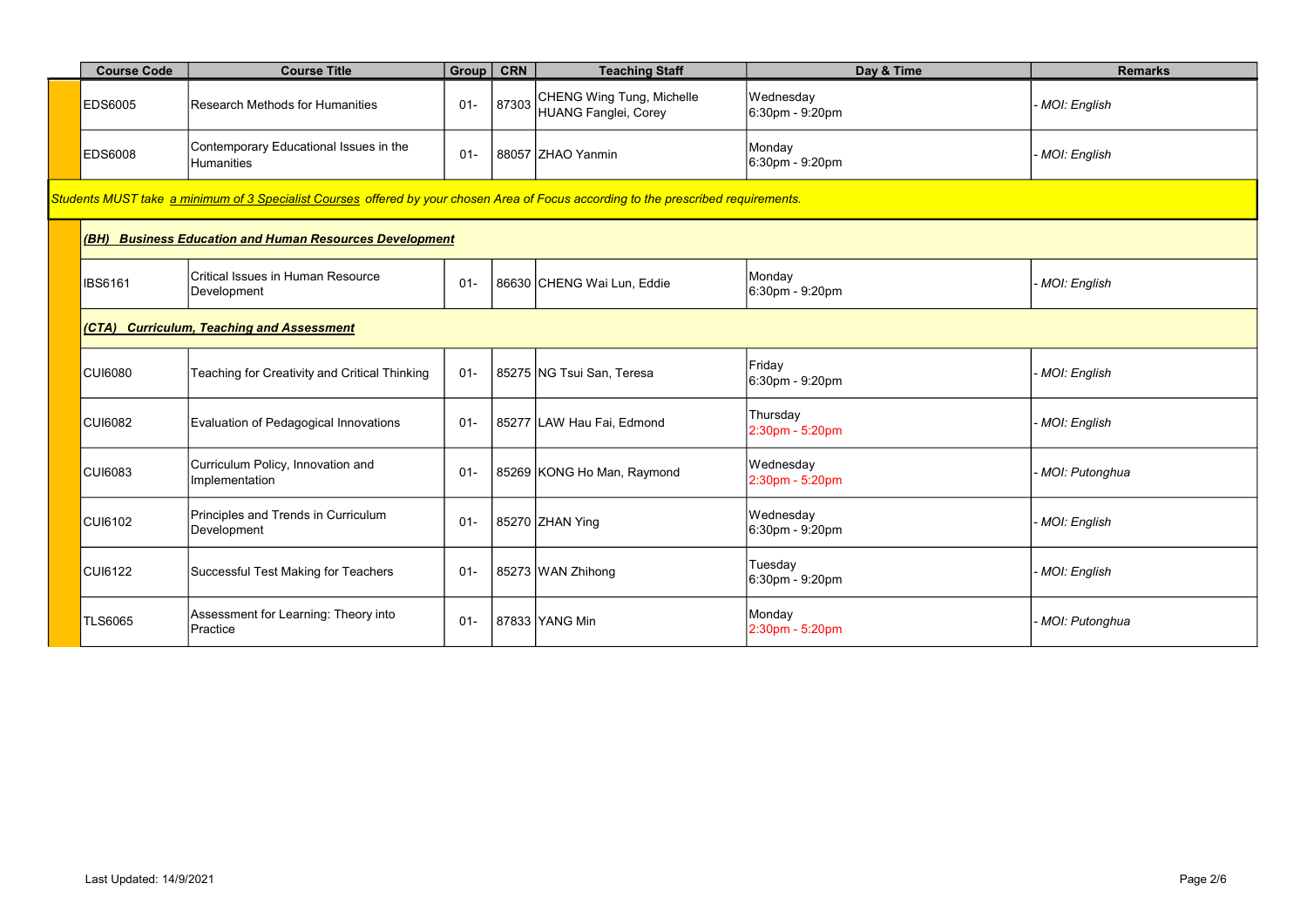| <b>Course Code</b>                                                                   | <b>Course Title</b>                                                                                      | Group CRN |  | <b>Teaching Staff</b>     | Day & Time                                                           | <b>Remarks</b>                                                                       |  |
|--------------------------------------------------------------------------------------|----------------------------------------------------------------------------------------------------------|-----------|--|---------------------------|----------------------------------------------------------------------|--------------------------------------------------------------------------------------|--|
| (EC) Early Childhood Education                                                       | (Students of EC area MUST complete at least TWO of these Compulsory Courses: ECE6071; ECE6154; ECE6248*) |           |  |                           | * Compulsory Course to students who choose Research Project under EC |                                                                                      |  |
| ECE6071                                                                              | Critical Issues in Early Childhood Education                                                             | $01 -$    |  | 86000 YANG Weipeng        | Tuesday<br>6:30pm - 9:20pm                                           | One of the Compulsory Courses in<br>EC<br>MOI: English                               |  |
| <b>ECE6248</b>                                                                       | Research Methods in Early Childhood<br>Education                                                         | $01 -$    |  | 86003 LAM Ho Cheong       | Friday<br>6:30pm - 9:20pm                                            | One of the Compulsory Course in<br>EC<br>MOI: English (Supplemented with<br>Chinese) |  |
| ECE6176                                                                              | Early Child Development & Education Across<br>Cultures                                                   | $02 -$    |  | 86005 YANG Weipeng        | Monday<br>6:30pm - 9:20pm                                            | MOI: English                                                                         |  |
|                                                                                      | (EDP) Educational and Developmental Psychology<br>(Compulsory Courses in EDP: EPC6120; PSY6016; PSY6017) |           |  |                           |                                                                      |                                                                                      |  |
| EPC6120                                                                              | Motivation and Self-regulated Learning:<br>Theory and Practice                                           | $01 -$    |  | 86199 TONG Xiuhong        | Tuesday<br>6:30pm - 9:20pm                                           | <b>Compulsory Course in EDP</b><br>MOI: English                                      |  |
| PSY6017                                                                              | Psychology of Childhood and Adolescence                                                                  | $01 -$    |  | 86188 DING Jie            | Friday<br>6:30pm - 9:20pm                                            | <b>Compulsory Course in EDP</b><br>MOI: English                                      |  |
| (ELS) Educational Leadership                                                         | (Compulsory Courses in ELS: EPA6095)                                                                     |           |  |                           |                                                                      |                                                                                      |  |
| EPA6094                                                                              | Organizational Dynamics                                                                                  | $01 -$    |  | 86434 NG Shun Wing        | Monday<br>6:30pm - 9:20pm                                            | MOI: English                                                                         |  |
| EPA6095                                                                              | <b>Effective Educational Leadership</b>                                                                  | $01 -$    |  | 86436 JANG Sung Tae       | Friday<br>6:30pm - 9:20pm                                            | <b>Compulsory Course in ELS</b><br>MOI: English                                      |  |
| EPA6098                                                                              | School, Family and Community Collaboration                                                               | $01 -$    |  | 86438 LEE Tsz Lok, Trevor | Wednesday<br>6:30pm - 9:20pm                                         | MOI: English                                                                         |  |
| (EAP) English for Academic Purposes<br>(Compulsory Courses in EAP: ENG6409, ENG6412) |                                                                                                          |           |  |                           |                                                                      |                                                                                      |  |
| <b>ENG6409</b>                                                                       | The Grammar of English in Academic<br>Contexts                                                           | $01 -$    |  | 87304 YU Baohua           | Tuesday<br>6:30pm - 9:20pm                                           | <b>Compulsory Course in EAP</b><br>MOI: English                                      |  |
| <b>ENG6420</b>                                                                       | Introduction to English for Academic<br>Purposes                                                         | $01 -$    |  | 87305 ZOU Di              | Friday<br>6:30pm - 9:20pm                                            | MOI: English                                                                         |  |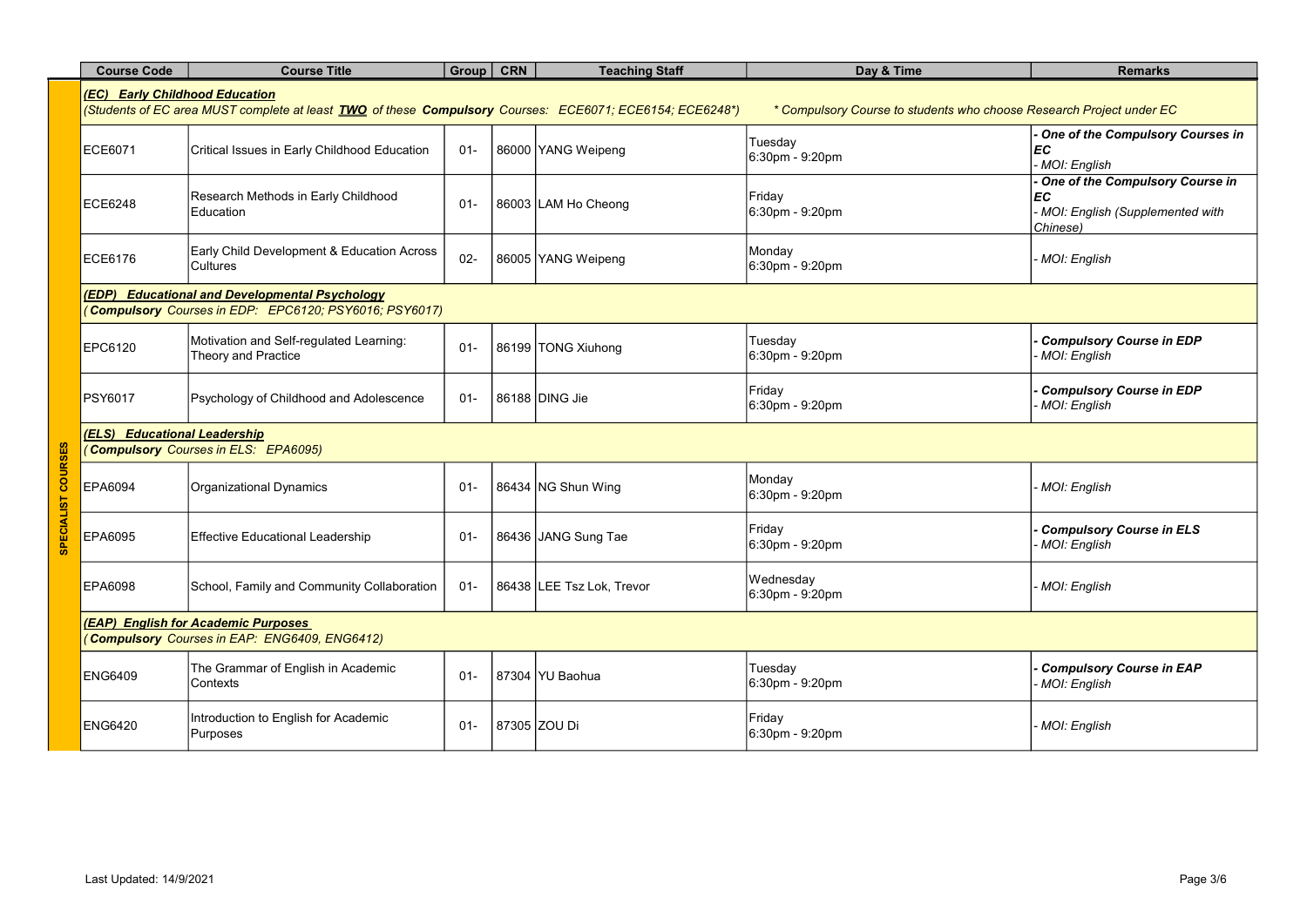| <b>Course Code</b>                                                                              | <b>Course Title</b>                                                                                                                                                                                                                                                                                                                                                                                                                                            | Group  | <b>CRN</b> | <b>Teaching Staff</b>                        | Day & Time                   | <b>Remarks</b>                                              |  |  |
|-------------------------------------------------------------------------------------------------|----------------------------------------------------------------------------------------------------------------------------------------------------------------------------------------------------------------------------------------------------------------------------------------------------------------------------------------------------------------------------------------------------------------------------------------------------------------|--------|------------|----------------------------------------------|------------------------------|-------------------------------------------------------------|--|--|
| (HPE) Health and Physical Education                                                             |                                                                                                                                                                                                                                                                                                                                                                                                                                                                |        |            |                                              |                              |                                                             |  |  |
| <b>PES6188</b>                                                                                  | Curriculum Design and Teaching in Physical<br>Education                                                                                                                                                                                                                                                                                                                                                                                                        | $01 -$ | 87497      | <b>CHUNG Ming Yan</b><br><b>CRUZ Alberto</b> | Wednesdav<br>6:30pm - 9:20pm | MOI: English                                                |  |  |
| PES6266                                                                                         | Catering for Individuals with Disabilities in<br>Physical Education: Contemporary Issues<br>and Challenges                                                                                                                                                                                                                                                                                                                                                     | $01 -$ |            | 87499 CHAN Ching Yat                         | Friday<br>6:30pm - 9:20pm    | - MOI: English                                              |  |  |
|                                                                                                 | (MTSE) Mathematics, Technology, Science and Environment<br>(Mathematics courses MAY NOT be available as Specialist Courses to non-Mathematics students. Approval must be obtained from the Department of MIT and/or the Area Coordinator(MTS) and/or the Course<br>Instructor(s), on a case-by-case basis.)<br>Courses offered under "Mathematics and Technology Strand": MTH6133<br>Courses offered under "Science and Environmental Studies Strand": SES6043 |        |            |                                              |                              |                                                             |  |  |
| MTH6133                                                                                         | Instructional Design in Mathematics                                                                                                                                                                                                                                                                                                                                                                                                                            | $02 -$ |            | 85780 ZHANG Qiaoping                         | Monday<br>6:30pm - 9:20pm    | - MOI: English (Supplemented with<br>Chinese)               |  |  |
| <b>SES6043</b>                                                                                  | STEM Education: Theoretical and Curricular<br>Perspectives                                                                                                                                                                                                                                                                                                                                                                                                     | $03 -$ |            | 86724 LEE Yeung Chung                        | Tuesday<br>6:30pm - 9:20pm   | - MOI: English                                              |  |  |
| (LVE) Life and Values Education                                                                 |                                                                                                                                                                                                                                                                                                                                                                                                                                                                |        |            |                                              |                              |                                                             |  |  |
| LVE6009                                                                                         | Life and Values Education: Ethics and<br>Spirituality in Intercultural and Comparative<br>Perspectives                                                                                                                                                                                                                                                                                                                                                         | $01 -$ |            | 87060 HARRISON Mark Gregory                  | Thursday<br>6:30pm - 9:20pm  | MOI: English                                                |  |  |
| LVE6010                                                                                         | Teaching and Learning in Ethics and Values<br>Education: International Debates and Trends                                                                                                                                                                                                                                                                                                                                                                      | $01 -$ |            | 86962 HARRISON Mark Gregory                  | Tuesday<br>6:30pm - 9:20pm   | MOI: English                                                |  |  |
| (SNC) Special Needs, Giftedness and Counselling<br>Compulsory Courses in SNC: SED6007; SED6008) |                                                                                                                                                                                                                                                                                                                                                                                                                                                                |        |            |                                              |                              |                                                             |  |  |
| <b>COU6007</b>                                                                                  | Supporting Parents and Families with Diverse<br><b>Needs</b>                                                                                                                                                                                                                                                                                                                                                                                                   | $01 -$ |            | 85987 YUM Yen Na, Cherry                     | Tuesday<br>6:30pm - 9:20pm   | MOI: English                                                |  |  |
| <b>SED6007</b>                                                                                  | Special Needs, Giftedness and Counselling:<br><b>Global Perspective</b>                                                                                                                                                                                                                                                                                                                                                                                        | $01 -$ |            | 85989 SIN Kuen Fung                          | Friday<br>6:30pm - 9:20pm    | <b>Compulsory Course in SNC</b><br>MOI: Chinese (Cantonese) |  |  |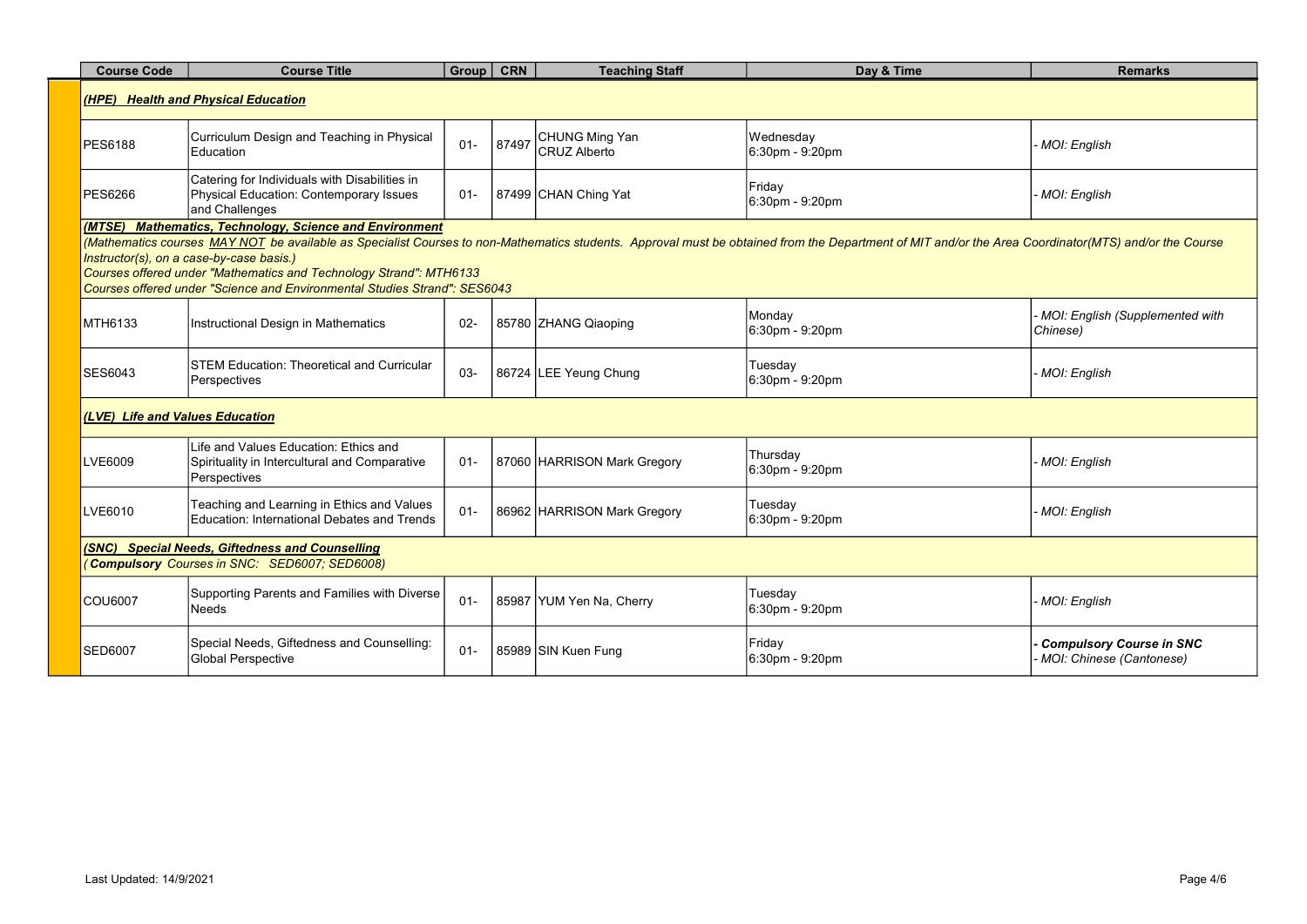# THE EDUCATION UNIVERSITY OF HONG KONG Graduate School (GS) Master of Education Programme Course Information for Semester 1, 2021/22

## Note (For students admitted 2021/22 cohort or thereafter)

Students in the MEd Programme are required to take TWO compulsory Core Courses according to their FIRST Area of Focus. Any additional Core Course(s) CANNOT be counted as Specialist Course(s) or Electives. Students must ensure that the Core Courses in which they are registered meet the requirements of the degree sought.

|                         | <b>Educational Studies</b> | <b>Specialist Route</b><br>You are required to take 2 Core Courses according to your chosen Route or FIRST Area of Focus. |                                 |                                  |  |
|-------------------------|----------------------------|---------------------------------------------------------------------------------------------------------------------------|---------------------------------|----------------------------------|--|
| Area of Focus           |                            | EAP                                                                                                                       | BH / HPE / MTSE-MTS / MTSE-SESS | CTA / EC / EDP / ELS / LVE / SNC |  |
|                         |                            |                                                                                                                           |                                 |                                  |  |
|                         | EDS6001                    | EDS6005                                                                                                                   | EDS6001                         | EDS6003                          |  |
| <b>Two Core Courses</b> | plus                       | plus                                                                                                                      | plus                            | plus                             |  |
|                         | <b>EDS6008</b>             | EDS6008                                                                                                                   | EDS6002                         | <b>EDS6004</b>                   |  |

#### Note (For students admitted 2020/21 cohort)

Students in the MEd Programme are required to take TWO compulsory Core Courses according to their FIRST Area of Focus. Any additional Core Course(s) CANNOT be counted as Specialist Course(s) or Electives. Students must ensure that the Core Courses in which they are registered meet the requirements of the degree sought.

|                         | <b>Specialist Route</b><br><b>Educational Studies</b><br>You are required to take 2 Core Courses according to your chosen Route or FIRST Area of Focus. |         |                                 |                                 |  |  |
|-------------------------|---------------------------------------------------------------------------------------------------------------------------------------------------------|---------|---------------------------------|---------------------------------|--|--|
| Area of Focus           |                                                                                                                                                         | EAP     | BH / HPE / MTSE-MTS / MTSE-SESS | CTA / EC / EDP / EM / LVE / SNC |  |  |
|                         |                                                                                                                                                         |         |                                 |                                 |  |  |
|                         | EDS6001                                                                                                                                                 | EDS6005 | EDS6001                         | EDS6003                         |  |  |
| <b>Two Core Courses</b> | plus                                                                                                                                                    | plus    | plus                            | plus                            |  |  |
|                         | EDS6006                                                                                                                                                 | EDS6006 | EDS6002                         | <b>EDS6004</b>                  |  |  |

#### Note (For students admitted 2019/20 cohort)

Students in the MEd Programme are required to take TWO compulsory Core Courses according to their FIRST Area of Focus. Any additional Core Course(s) CANNOT be counted as Specialist Course(s) or Electives. Students must ensure that the Core Courses in which they are registered meet the requirements of the degree sought.

|                         | <b>Educational Studies</b> |         | <b>Specialist Route</b><br>You are required to take 2 Core Courses according to your chosen Route or FIRST Area of Focus. |                                 |  |  |
|-------------------------|----------------------------|---------|---------------------------------------------------------------------------------------------------------------------------|---------------------------------|--|--|
| Area of Focus           |                            | EAP     | BH / HPE / MTSE-MTS / MTSE-SESS                                                                                           | CTA / EC / EDP / EM / LVE / SNC |  |  |
|                         |                            |         |                                                                                                                           |                                 |  |  |
|                         | EDS6001                    | EDS6005 | EDS6001                                                                                                                   | EDS6003                         |  |  |
| <b>Two Core Courses</b> | plus                       | plus    | plus                                                                                                                      | plus                            |  |  |
|                         | EDS6006                    | EDS6006 | EDS6002                                                                                                                   | <b>EDS6004</b>                  |  |  |